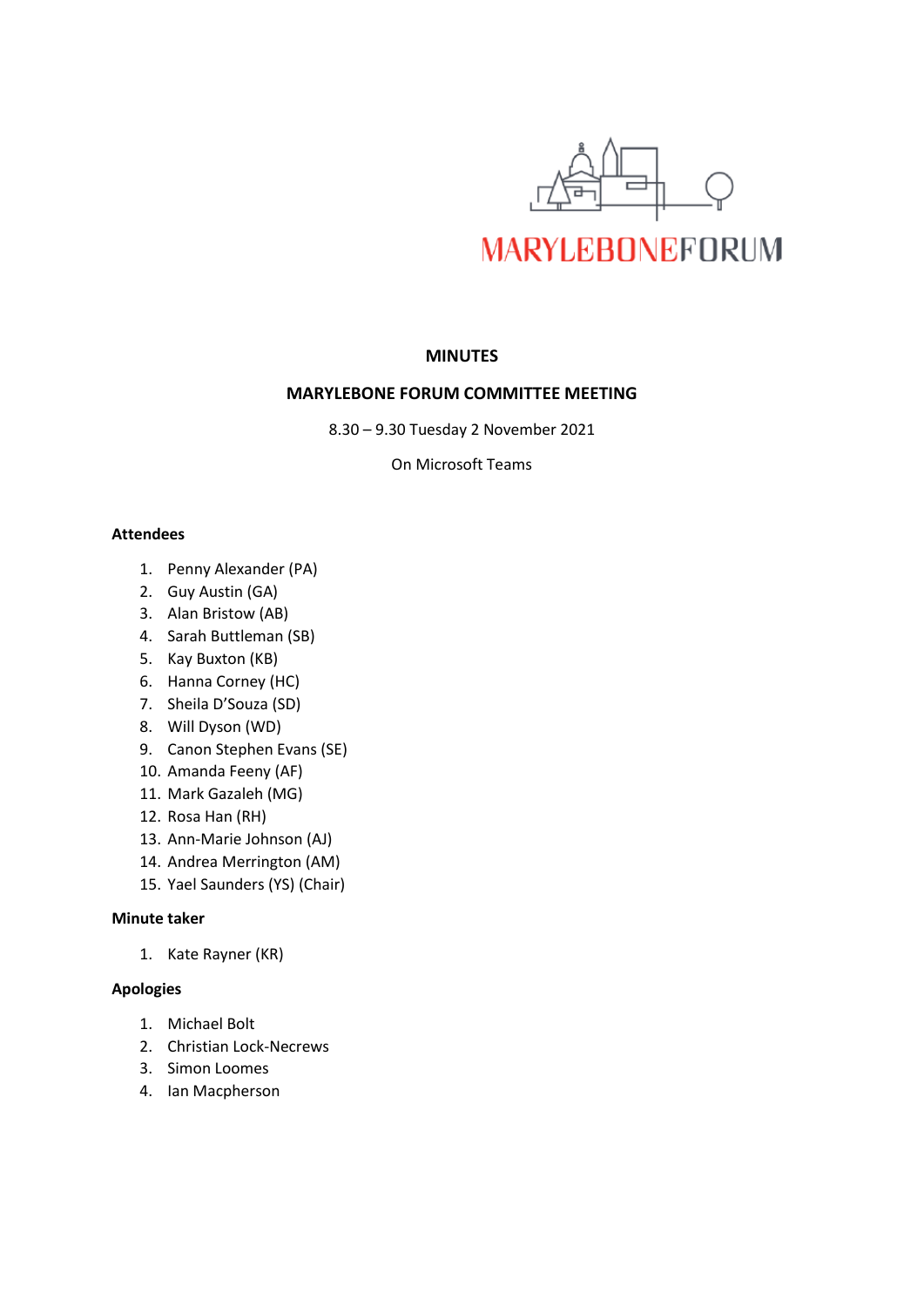#### **MINUTES**

#### **Welcome**

YS welcomed all to the meeting and confirmed that all are happy for the meeting to be recorded.

#### **Approval of minutes**

It was agreed that minutes of the last meeting will be approved at next meeting due to their late circulation.

#### **Website update and next steps**

YS thanked those that have offered to contribute towards the website. YS asked KR to liaise with IM to arrange invoices.

YS confirmed that Mative have been instructed to begin work on the revised website design. They have requested access to members' photograph libraries. KB and SE stated that granting access to servers is not possible and that a bank of photographs had been donated in the past. Does this still exist? KR confirmed that she wasn't aware of the photo bank and YS stated that there were limited images on a Google Drive that she had been given access to.

KB agreed to sort some images and put into Dropbox. YS will follow up with Chris at Mative to ask the best approach to access others.

YS asked if anyone knew where a high-resolution logo might be stored. KB responded that she has one and will send. SD suggested that someone at the Marylebone Association used to do graphics and might have the original artwork. AF suggested that Charlotte Joseph would be the best person to ask.

YS confirmed that Mative are hoping to get a new holding page up and running by Monday or Tuesday next week (8/9 November). This will be followed up with a mailshot to members to highlight the new site as well as the Forum's presence at the Howard de Walden Christmas event, at which initial engagement on neighbourhood plan policies will be taking place. KB added that this early engagement with the community is an essential part of the neighbourhood plan process.

YS added that there are some members of the committee are yet to submit information for their website bio. Please send this asap.

### ACTIONS:

- KR to liaise with IM to arrange invoices
- KB to arrange photos into Dropbox
- YS to follow up with Mative re. accessing other images
- KB to send YS version of logo
- Committee members to send bio info to KR if they haven't already done so.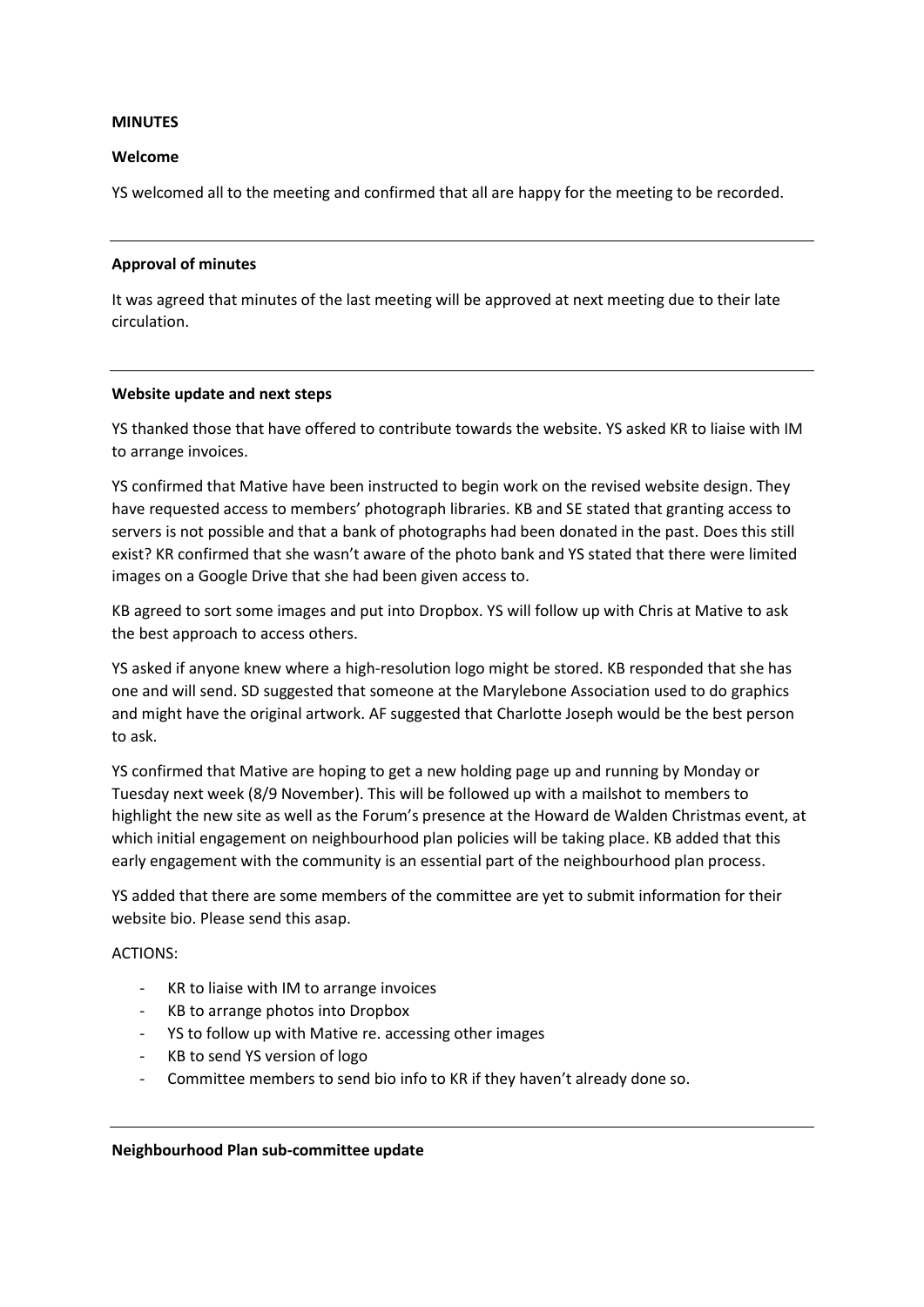KB presented the latest updates from the Neighbourhood Plan sub-committee.

KB sent YS draft letters to Ward councillors and local amenity societies to inform them of the CIL application for planning consultant support. YS to forward accordingly.

AM has had informal discussions with planning consultants about the requirements for the neighbourhood plan. The challenge has been making it clear that the brief is to sense and stress test draft policies rather than full management of the neighbourhood plan process. AM is liaising with them to ensure that the scope of the project is understood so that they are able to draw up appropriate quotes.

AM circulated to the committee a draft engagement form that will be used at the Howard de Walden Christmas event next week to engage and consult with the community. KB asked if everyone is happy with the draft to be sent to the printer. Several members noted the form does not include those who 'study or have a child at school' as per website and previous community engagement material. KB to amend.

SB asked about including a link to the website – given that many won't fill in the form on the night, is it possible to direct them to the website instead? KB responded that at the moment the sign up form on the website isn't suitable. As such, only 1,000 copies will be printed until the website has been updated. PA suggested that the existing 'Contact Us' form on the website be updated prior to the event next week to allow for the information required. SE commented that the church's website features an automated 'sign up' form that interfaces with a database. SE is happy to put KB in touch with the person that manages this. KB expressed concern about an automated system meaning a database sits at the back end of the website. Hyde Park Paddington's sign up form simply sends an automated email with the information that the person has entered. PA confirmed that this is the same as the Marylebone Forum website so it is just the wording that needs amending. PA and KB agreed to liaise on this.

### The committee approved the print.

AB asked if there is a way to establish a more widely recognised identity for the Forum. While a stall at next week's event and a revised website are positive steps, it is unlikely to drive a significant sign up of new members. Could a Forum-led event be a possibility, engaging directly with the 40,000 people in the constituency and encouraging more to get involved? There are many topics that the Forum cover that will be of interest to the community – eg. air quality – with an inspiring narrative that could be widely promoted. Otherwise, there is a risk that the Forum's work will remain invisible. YS and SE responded that events of that scale would need significant resources that the Forum doesn't currently have. YS added that neighbourhood planning is a niche interest so the Forum needs to be realistic about the numbers that will engage in the process. The organisations represented on the committee – estates, businesses and amenity societies - are better equipped to deliver events and community activities so the focus should be on making the most of those opportunities. PA confirmed that a table will be available at forthcoming Baker Street Quarter events taking place in Portman Square Gardens.

AB asked about the use of private squares for this kind of engagement. RH confirmed that there are a set number of days that Portman Square Garden is made available for public events. AJ added that many private squares are closed for the winter. The next open garden event isn't until spring next year. An article in the Marylebone Association magazine would be a good way to engage the community.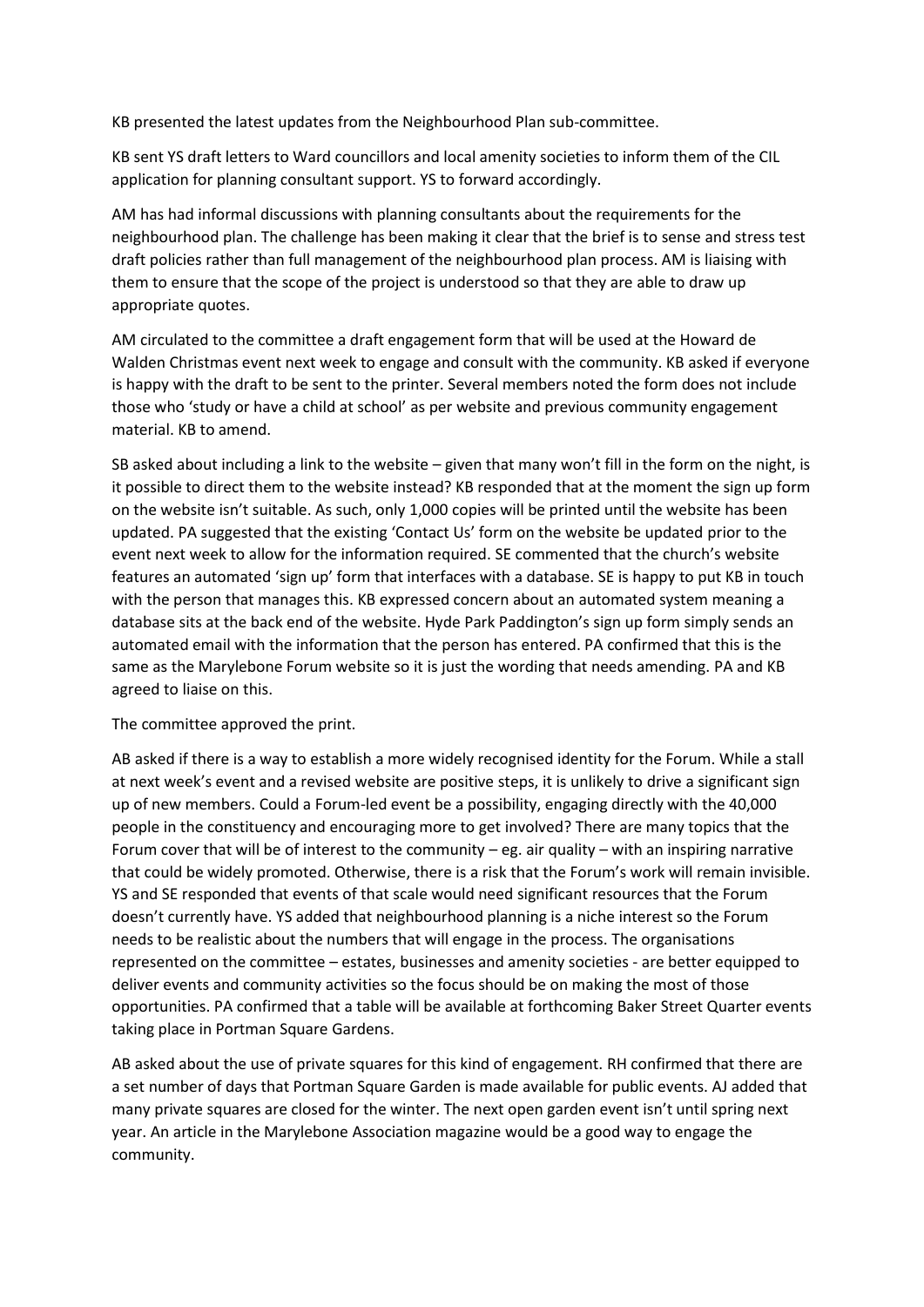YS added that members of the committee are encouraged to visit the Forum stand at the Christmas Lights event next week.

# ACTIONS:

- YS to forward KB's draft letters to Ward councillors and amenity societies
- KB to amend engagement form to include those who study locally
- PA and KB to discuss wording on the contact form on website.
- Committee members encouraged to attend next week's Christmas Lights event and help with community engagement.

### **Seymour Leisure Centre update**

YS updated the group on the discussion at the last meeting regarding consultation on Seymour Leisure Centre redevelopment. KR created a mailshot that was sent to alert members to the consultation. The consultation deadline was then extended by three weeks and an update is yet to be received from the council.

# **Marylebone Station update**

YS thanked SD for her efforts in the St Marylebone Society campaign to speed up introduction of hybrid trains at Marylebone Station to replace the more polluting diesel engines. The Forum had sent a supporting letter to The Hon Chris Heaton-Harris MP and Minister for the Department for Transport and copied it to Nickie Aiken MP, Cllr Rachael Robathan and Cllr Barbara Arzymanow. SD updated the Committee on the impact of the campaign which had garnered cross-party support from local MPs and councillors as well as Baker Street Quarter and The Portman Estate. Cllr Rachael Robathan had met with the community and embraced the 3 "asks" they identified; she and Nickie Aiken MP were due to meet Chiltern Railways and the Rail Minister. WCC also installed a Breathe London monitor near the railway tracks to measure diesel pollution levels. SD confirmed that the rail contract negotiations are ongoing and there may be scope for annual adjustment in the terms over its 5-6 year duration.

AB wondered why we don't have more contact with councillors and representatives. They should be sent meeting dates so that they can attend Forum committee meetings. SD noted credit to Cllr Barbara Arzymanow who worked hard to raise awareness of the campaign. This was seconded by AF and AJ.

# **AOB**

SE wanted to address emails that took place yesterday highlighting YS concerns about the short amount of time being given to committee members to approve the draft engagement form circulated by AM. YS responded that, given the Forum is a voluntary organisation, members must be allowed more time to ensure that all have their voices heard. KB understood this need but on this occasion there was a designer prioritising this over other jobs and that a quick turnaround was needed to get the forms printed in time.